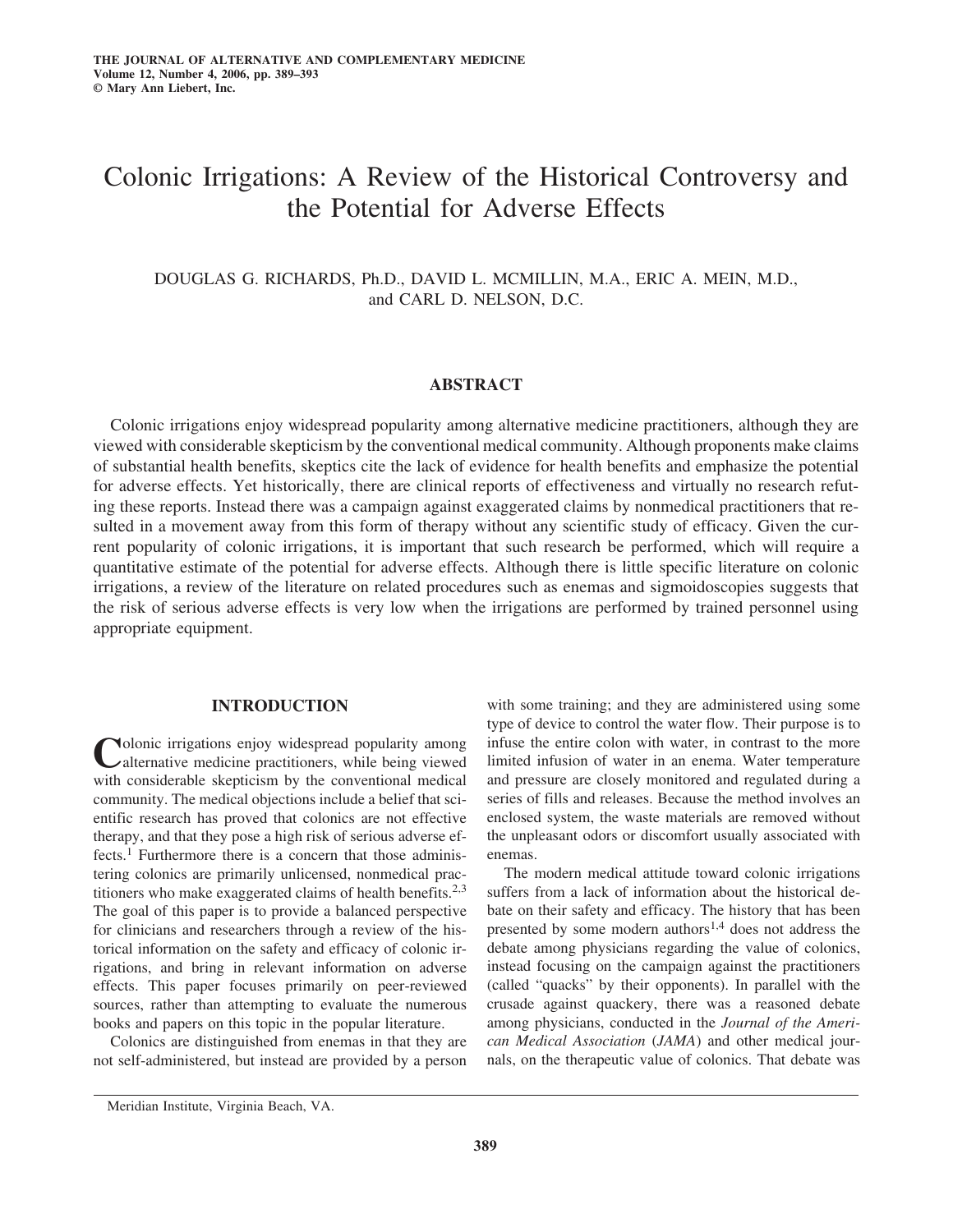not resolved by scientific research on colonics, but rather from a combination of hostility toward colonics by the opponents of quackery and the shift in medical practice from physical therapies to drug therapies. This paper looks at the literature from the 1920s and 1930s that shows a serious debate on the value of colonics.

## **BACKGROUND**

The rationale for colonic irrigation originally was based on the concept of "autointoxication." Autointoxication is an ancient theory founded on the belief that toxins originating in the intestine can enter the circulation and poison the body.

Colonic irrigations as a treatment for autointoxication became popular in the late 1800s and early 1900s. Kelvinson<sup>5</sup> cites a variety of respected physicians of the time who advocated colonic irrigations, noting that even the Royal Society of Medicine in 1913 cited the colon as a major factor in health.

Whorton<sup>4</sup> says, "By the 1930s, most physicians no longer believed in autointoxication . . . even the most sober and fair minded physicians found it difficult to be dispassionate about colonic irrigation and evaluate it purely on its merits, because of their anger at the rampant exploitation of public gullibility by bowel purity hucksters" (p. 138).

The political reaction against lay practitioners is most clearly seen in the position of Arthur Cramp, in what was originally called the "Propaganda Department" of the American Medical Association.1 The book, *Nostrums and Quack*ery, that he edited for the AMA Press,<sup>6,7</sup> particularly takes issue with Charles Tyrrell's "J.B.L. Cascade," a home enema device that consisted of a water-filled cushion with a nozzle. Despite the anticolonic stance of Cramp and his committee, the editor of *JAMA*<sup>8</sup> provided a favorable description of the appliance and specific advice to a medical doctor with a question about the efficacy of the device. Again, there seem to be two separate communities, the antiquackery advocates, and the doctors seriously interested in the therapeutic possibilities of colonic irrigations.

Notably absent, both from Whorton's<sup>4</sup> historical account, and reviews such as that of  $Ernst<sup>1</sup>$  are references to objective research on either the safety or efficacy of colonic irrigations. Ernst cites  $Donaldson<sup>9</sup>$  as refuting the autointoxication hypothesis, yet Donaldson's study involved enemas, not colonic irrigations, had only five subjects, and ruled out autointoxication only by inference.

Donaldson's results are actually supportive of the clinical value of enemas. Donaldson, skeptical of the autointoxication hypothesis, performed an experimental study in which five subjects voluntarily made themselves constipated for 4 days. He measured the symptoms of "autointoxication" that appeared (i.e., coated tongue, markedly foul breath, chancre sores, impaired appetite, mental sluggishness, depression, restlessness, irritability, unrefreshing sleep, and headache). He measured reaction time of the nervous system, basal metabolism, blood sugar, and rate of muscle fatigue—all showed impairment. After cleansing enemas (not full colonic irrigations) in all cases the nervous system symptoms improved and the physiologic parameters returned to baseline levels. Assuming that the rapid relief was too sudden to be caused by toxicity, Donaldson concluded that the result had to result from relief of mechanical pressure (distention of the lower bowel by fecal masses). In this conclusion he was following Alvarez,  $10$  who had found that mechanically plugging the rectum resulted in the same sorts of toxic symptoms. Donaldson replicated the Alvarez finding by packing and unpacking the rectums of four further subjects, with the same results as the constipation experiment.

Alvarez,10 writing in *JAMA*, discusses the lack of evidence for the theory of intestinal toxemia. Alvarez makes a case for the "toxic" symptoms being produced by nervous system reflexes. He speaks of "how profoundly sensory inputs from our digestive tracts can influence our emotions, our mental processes and our vasomotor balance" (p. 11). It is not surprising that there are reflexes from the colon that affect the entire nervous system. It is estimated that 80% of vagal fibers are visceral afferents.<sup>11</sup> There is also a vast overlap of neuropeptide activity in the gut and brain. $12$ 

Another issue regarding intestinal toxemia was addressed by Dragstedt et al.<sup>13</sup> from the Mayo clinic. They accepted that intestinal toxemia could cause disorders, but questioned whether administration of antiseptics was a useful treatment. Working with dogs, by surgically closing isolated segments of bowel, they were able to produce the symptoms of toxemia, and showed that the symptoms disappear when the closed segment is removed.

Regardless of the correctness of the autointoxication hypothesis, early experiments such as those of Alvarez, Donaldson, and Dragstedt demonstrate the widespread systemic effects of relatively minor manipulations of the colon. It is interesting, then, that both proponents and opponents of colonics have paid no attention to this finding, providing little new information beyond that from the 1920s.

#### *Clinical experience with colonic irrigations*

A variety of books from the 1920s and 1930s by the proponents of colonic irrigations attest to their clinical value.<sup>14–17</sup> At the same time, the American Medical Association was zealously attacking "quackery," with colonic irrigations as a particular target.7 However, in the absence of peer review, there is no way to evaluate the claims that are made on either side of the debate. Instead, this review focuses on the papers in the refereed journals of the time, especially *JAMA*.

Satterlee and Eldridge,<sup>18</sup> writing in *JAMA*, discussed the symptomatology of the nervous system in chronic intestinal toxemia. Far from considering autointoxication an outdated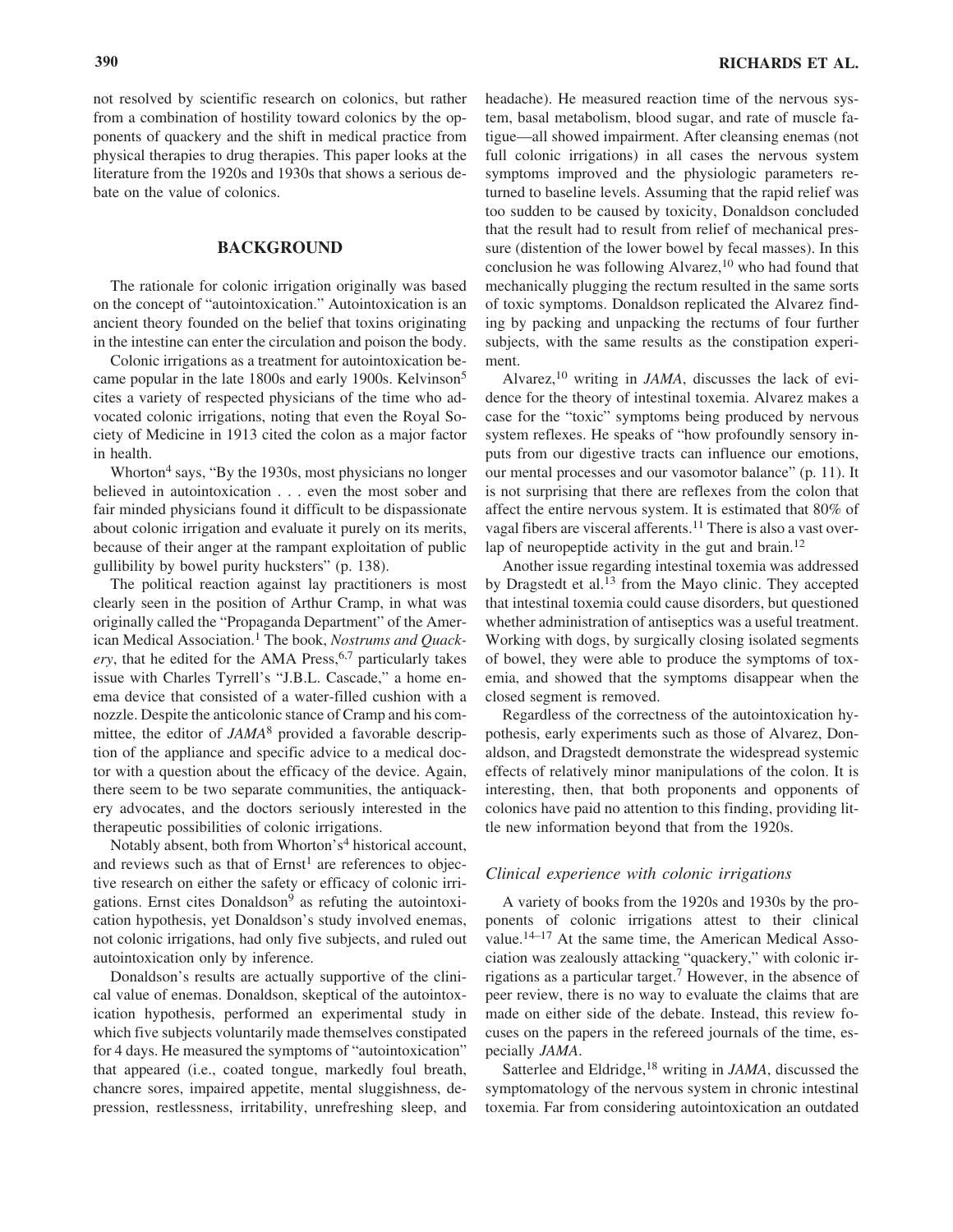# **COLONIC IRRIGATION REVIEW 391**

hypothesis, they note the "newly found and rapidly developing relationship between mental and nervous conditions and disturbances of the intestinal tract" (p. 1414). They describe a variety of treatments, some far more severe than colonic irrigations (e.g., surgery to remove parts of the colon). It is easy to see why, given the apparent relief from symptoms, the far less invasive colonic irrigations were preferred by many physicians.

Further evidence that colonic irrigations were not universally condemned in the 1920s and 1930s is provided by an article by Bastedo<sup>19</sup> in *The New England Journal of Medicine*. Bastedo was opposed to the "commercialized irrigation specialists, who are unduly numerous but do a thriving business" (p. 736). However, he emphasized that "The insertion of liquids into the rectum has been an approved therapeutic procedure since ancient times" (p. 865), distinguishes irrigations of the entire colon from simple enemas, and gives detailed recommendations for their administration.

Arthritis is a disorder where there seemed to be some clinical evidence of efficacy of colonics.20,21 Snyder and Fine- $\text{man}^{22}$  give several case reports suggestive of the efficacy of colon cleansing in cases of arthritis and cite several clinicians in addition to Pemberton who have this perspective. $23-26$ 

A review article by Friedenwald and Morrison $27$  is especially detailed, and at a relatively late date assesses colonic irrigations very positively. These doctors (from the Gastro-Enterological Clinic of the Department of Medicine at the University of Maryland) begin with a historical perspective, noting that only recently (1932) the approval of the Council on Physical Therapy of the American Medical Association was sought for a large number of new colonic irrigation devices. Friedenwald and Morrison conclude by saying, "It is our opinion that if colonic irrigations are correctly used in selected cases they fulfill an important therapeutic need" (p. 1628).

In 1936 *JAMA* published a review of colonic irrigations authorized by the Council on Physical Therapy, authored by Frank Hammond Krusen, Professor of Physical Medicine at the Mayo Clinic.<sup>28</sup> Although generally skeptical, Krusen gives a balanced review of the pros and cons of colonics. He acknowledges that, "One finds that among physicians of unimpeachable medical integrity there are widely divergent views concerning the value of colonic irrigations" (p. 118).

On the "pro" side, he notes that physicians treat a variety of conditions with colonic irrigation, including Pemberton's claims in the treatment of arthritis. He also cites Stroud, $29$  who advocates colonics in the treatment of cardiovascular disease, and Weisenberg and Alpers,<sup>30</sup> who note that, "High colonic irrigations are of value in some cases of so-called toxic myelitis" (p. 119). Krusen also cites Morgan and Hite, $31$  who see value in colon cleansing, but notes the need for recognition that such a treatment can be harmful if carried beyond limits called for by the specific ailment.

On the "con" side, Krusen has two main points. The first

is that colonics can have adverse effects, such as cramps, irritation, and perforation of the wall of the colon. It is interesting, though, that his source for these adverse effects is Bastedo, who is a proponent of the careful use of colonic irrigations. His second main point is that, in his own experience, colonic irrigations have little use in the hospital setting; his preference is for simple enemas to relieve constipation when necessary.

Thus, in the late 1930s, there was a reasoned debate on colonic irrigations, documented in *JAMA*, despite the crusaders against "quackery." The themes in these *JAMA* articles up through the 1930s are clear: The problem is not that there is anything intrinsically wrong with colonic irrigations. Rather: (1) there are clinical observations from a variety of physicians and studies supporting the efficacy of colonics; (2) evidence for the autointoxication hypothesis is weak, although there is support for aberrant nervous system reflexes in the colon as a pathophysiologic factor in some conditions; and (3) although administration under a physician's supervision is a reasonable therapeutic procedure, the inflated claims and sometimes extreme procedures employed by nonmedical practitioners are not advised. This balanced perspective appears to have been squeezed out by the crusaders against quackery, a trend that has continued to this day.

## **ADVERSE EFFECTS**

The potential for adverse effects from colonic irrigations must be addressed, both for informed consent in research, and for assessing risk of therapeutic applications. There is a need to determine to what degree the common medical criticism of colonic irrigations, that there are serious adverse effects, $\frac{1}{1}$  is valid. For informed consent it is important to have a quantitative estimate of the potential for adverse effects. However, reports of adverse effects from colonic irrigations of the type we are discussing (performed on individuals without serious bowel disease, by trained colon hydrotherapists, using disposable nozzles) appear to be very rare, despite the widespread popularity of colonics as an alternative health modality. We have found only two reports on MEDLINE®. One is the oft-cited case of amebiasis from improperly sterilized equipment at a chiropractic clinic in Colorado.<sup>32</sup> The other is a case of rectal perforation in Singapore.33

Because there are no specific data on colonic irrigations, the closest comparisons would be enemas and sigmoidoscopies. Enemas typically only stimulate the first part of the colon, the sigmoid colon, and are not intended to cleanse the entire colon as is a colonic irrigation. Often an enema is given before a more invasive procedure such as a sigmoidoscopy in which a tube is introduced into the colon. In a sigmoidoscopy, the tube (with a fiberoptic camera) goes only as far as the sigmoid colon and may include biopsies or removal of polyps. In contrast, the tube for a colonic ir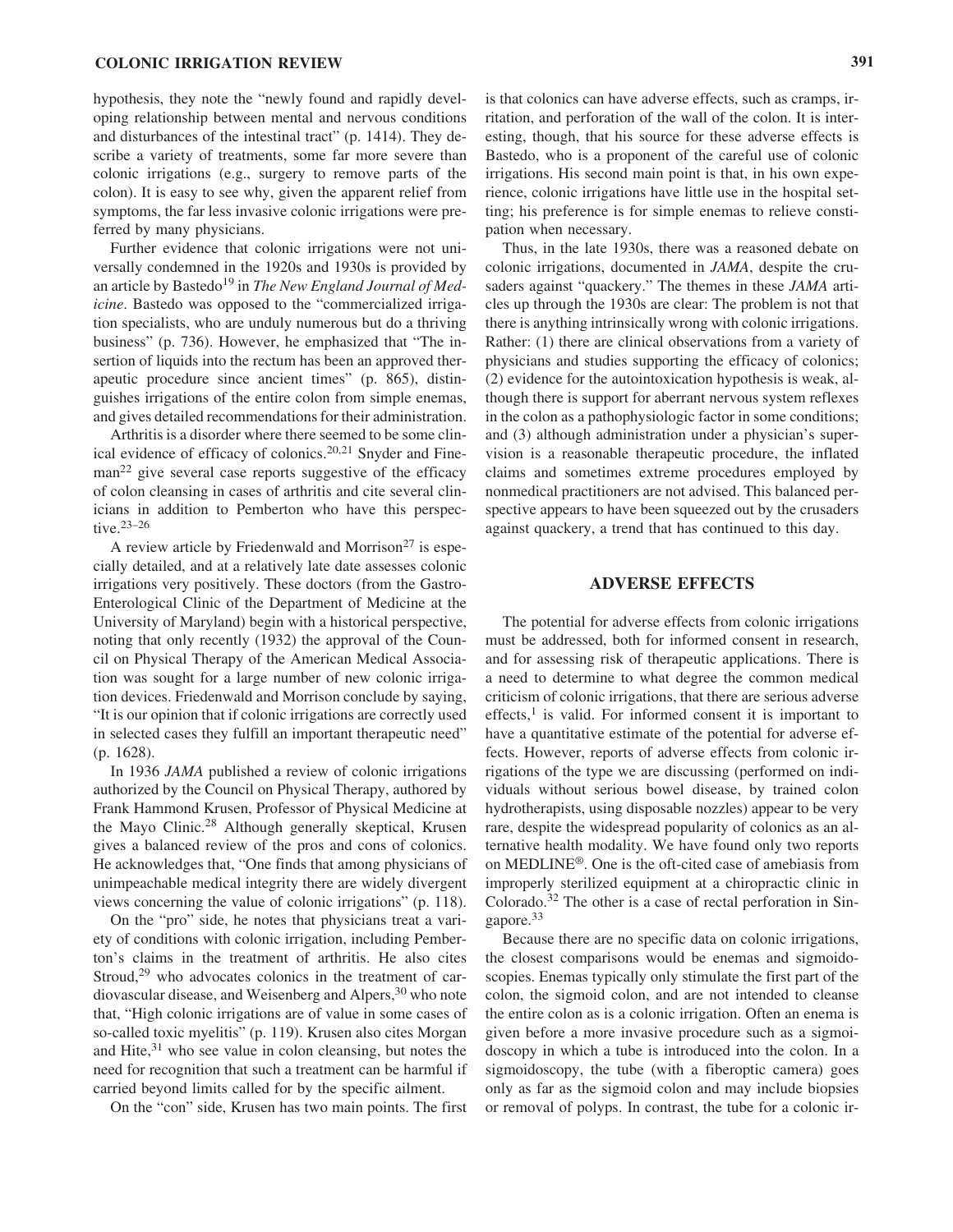rigation is inserted approximately 3 inches into the colon, and no procedure such as biopsy is performed. For these reasons, any estimate of adverse effects based on sigmoidoscopies would likely show a substantially greater risk than is actually found with colonic irrigations.

## *Risk of perforation*

Perforation of the wall of the colon is often seen as the most serious adverse effect of any procedure that introduces something into the colon. Perforation can be mechanical (e.g., puncture by the tip of the tube) or caused by excessive pressure causing a weak spot in the colon wall to rupture.

Cleansing enemas are the closest comparison to colonic irrigations, but no systematic data have been collected on the incidence of perforation compared to the total number of enemas given. The most important risk factors for perforation relevant to colonic irrigations are advanced age and diseases of the colon such as diverticulitis and inflammatory bowel disease. The greatest risk (for those  $>65$  with bowel disease) would be about 1 in 10,000 (based on the perforation rate for sigmoidoscopy), with the risk for younger people without bowel disease much lower.<sup>34,35</sup> Given the much smaller insertion distance into the colon, the perforation risk for colonic irrigations should be substantially less than for sigmoidoscopy.

#### *Risk of other adverse effects*

Warnings against colonic irrigations often take the form of cautions about the adverse effects of substances administered during enemas. This is not relevant to colonics using only filtered tap water (which is a common application). There are no reports of adverse effects from tap water colonic irrigations in adults, although there is a concern based on the possibility of depletion of electrolytes. Collins and Mittman36 have performed the only study that has specifically looked at the effect on serum electrolytes of colonic irrigations as they are given in naturopathic clinics. Although there were small changes in some electrolyte levels, the subjects ( $n = 17$ ) experienced none of the symptoms of water intoxication. The authors also note that their experience at the Portland Naturopathic Clinic has been that even in debilitated and chronically constipated patients, serious reactions to colonic hydrotherapy have not occurred.

For colonic irrigations, the risk to healthy adults of adverse effects from tap water or saline solutions is probably extremely small. It is important not to confuse the basic colonic irrigation with therapeutic procedures such as coffee enemas that may carry greater risks.

## *Transmission of pathogens*

The potential for transmission of pathogens through enemas and irrigations was described as early as 1929,<sup>37</sup> and

followed by reports by Gilbert,  $38$  Steinbach et al.,  $39$  and Meyers,<sup>40</sup> all making the point that pathogens ranging from bacteria to protozoa can survive on the parts of enema equipment that are insufficiently sterilized, and be transmitted rectally. Ever since the cases of amebiasis from improperly sterilized irrigation equipment reported by Istre et al.,  $32$ disposable parts have become standard for colonic irrigation equipment approved by the U.S. Food and Drug Administration.

## **CONCLUSIONS**

Clearly, the modern controversy between colon hydrotherapists and mainstream medicine has deep historic roots. Hopefully, the historical review and discussion of adverse effects provided in this paper provides basic information for informed consent that is essential for medical research to help resolve this debate.

Future basic research should seek to clarify the autointoxication/nerve reflex models of colon pathophysiology discussed in the historical medical literature. Clinical research focusing on common conditions such as arthritis and headache, particularly when symptoms of autointoxication are present, also should be a priority.

#### **REFERENCES**

- 1. Ernst E. Colonic irrigation and the theory of autointoxication: A triumph of ignorance over science. J Clin Gastroenterol 1997;24:196–198.
- 2. Barrett S. Gastrointestinal quackery: Colonics, laxatives, and more. Online document at: www.quackwatch.org/01QuackeryRelatedTopics/gastro.html Accessed June 28, 2004.
- 3. Jarvis WT. Colonic irrigation. National Council Against Health Fraud. Online document at: www.ncahf.org/articles/ c-d/colonic.html Accessed June 28, 2004.
- 4. Whorton JC. Inner Hygiene: Constipation and the Pursuit of Health in Modern Society. Oxford, UK: Oxford University Press, 2000.
- 5. Kelvinson RC. Colonic hydrotherapy: A review of the available literature. Compl Ther Med 1995;3:88–92.
- 6. Cramp AJ, ed. Nostrums and Quackery, vols. 1 and 2. Chicago: American Medical Association Press, 1911 and 1921.
- 7. Cramp AJ. The JBL cascade treatment. JAMA 1912;63:213.
- 8. JAMA. Irrigating the colon. 1927;89:1804.
- 9. Donaldson AN. Relation of constipation to intestinal intoxication. JAMA 1922;78:884–888.
- 10. Alvarez WC. Origin of the so-called autointoxication symptoms. JAMA 1919;72:8–13.
- 11. Davenport WW. A Digest of Digestion. Chicago: YearBook Medical Publishers, 1978.
- 12. Pert CB, Ruff MR, Weber RJ, Herkenham M. Neuropeptides and their receptors: A psychosomatic network. J Immunol 1985;135:820S–826S.